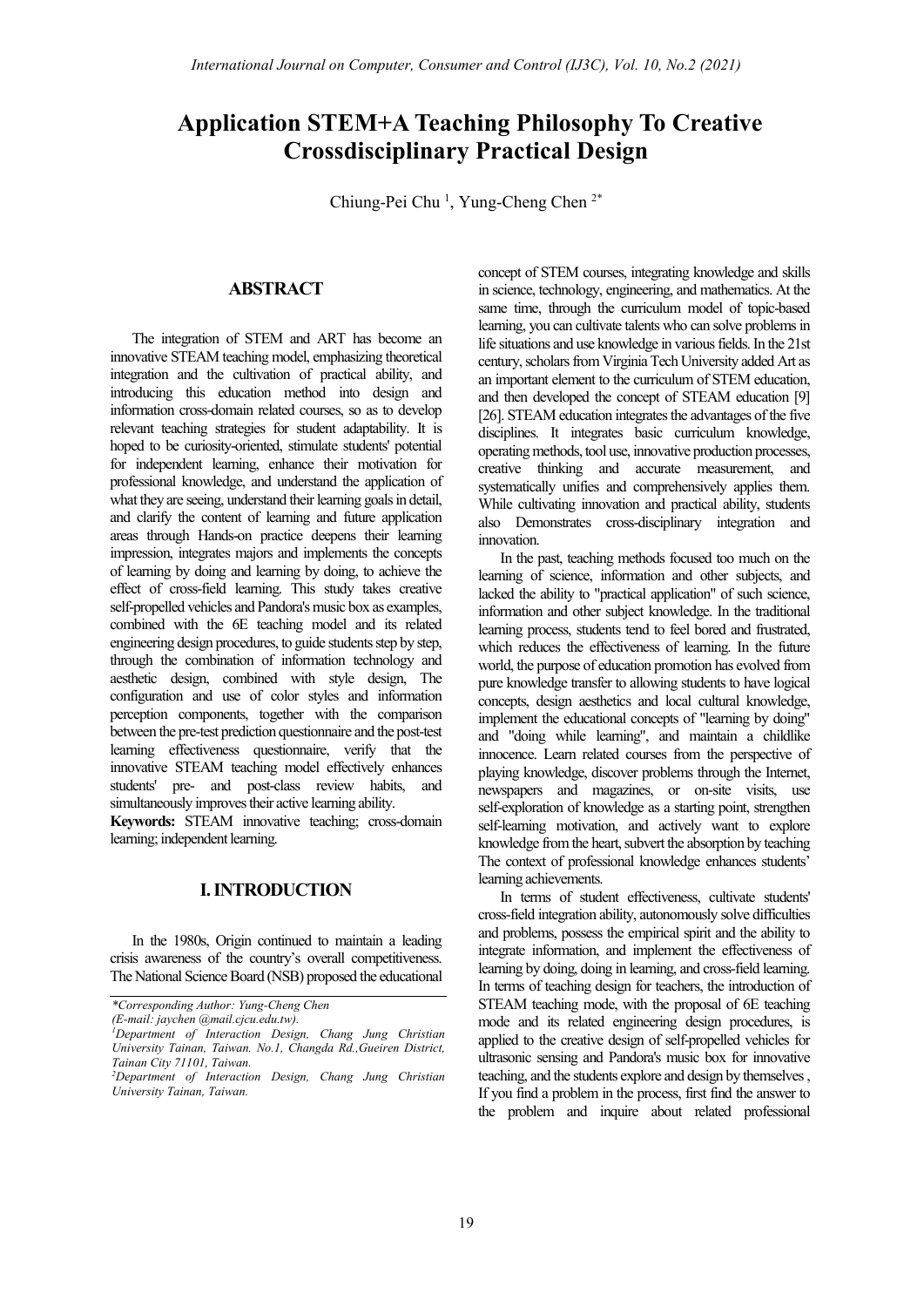knowledge. Through repeated discussions with the teacher, you can know whether the search answer is correct. Finally, the teacher will provide an integrated explanation for the professional content of this unit, assisting no problem found The students also learn professional knowledge, and finally perform practice and evaluation. The students learn by doing, explore the questions themselves to find the answers, and finally do theoretical teaching, flip the past vertical teaching, and effectively improve students' learning memory and motivation.

Guide students in a step-by-step issue-based manner, discovering problems around their own lives and learning to understand the scope of their application, gradually learning professional knowledge from the demand side, and non-traditional vertical teaching from theory to practice, but learning while learning. Do so to expand the scope of learning and assist in the direction of diversified and cross-domain learning in the future.

# **II. RELATED LITERATURE AND APPLIED CULTURE**

In the United States, holistic education concepts such as STEM and STEAM have long been implemented in the education scene, integrating five fields of Science, Technology, Engineering, Art and Math, and combining science, technology, engineering, art and mathematics capabilities to drive the global trend of talent education. Faced with the era of automation and artificial intelligence, future talents will not only need to be smart, but also have the ability to innovate and invent at the multiple levels of science and art, as well as a warm heart, humanity and care. The needs of the future workplace and the appearance of future careers will all undergo earth-shaking changes due to the rapid evolution of technology. At the front line of education, the only way to embrace whole-person education and build competitiveness that robots can't take away.

## **2.1 THE ORIGIN OF STEAM CROSS-DOMAIN LEARNING**

Maeda proposed the term STEAM (Science, Technology, Engineering, Art, & Mathematics) in 2011, adding the educational theory of art on the basis of STEM education, expressing unique human emotions and creativity, and creating creativity that robots can't take away. , So the United States started STEAM education. South Korea and Singapore promoted STEAM education in 2010, the Chinese mainland listed STEAM as an important national education policy in 2015, and Taiwan decided to implement STEAM in the twelve-year state education in 2018 [1]. The World Economic Forum's 2016 "Working Future" report pointed out that in the next five years, 2 million new jobs will be created worldwide, all in STEM fields such as computer, mathematics, architecture and engineering. At the same time, 7 million jobs will be replaced by machines<sup>[2][3]</sup>. The World Economic Forum announced the "2018 Future of Jobs Report 2018" in 2018. It predicts that by 2022, the labor structure will undergo transformation due to the application of robots. 75 million jobs

may be replaced. At the same time, Created 133 million new types of job opportunities. Companies will increase their demand for talents such as data analysts, computer scientists, interaction designers, robotics engineers, blockchain experts, e-commerce and social media experts. In addition, customer service, cultural experts and other fields with special "human" skills Will be more important.

In the future, humans and robots will collaborate to maximize their respective advantages. Creativity, their respective advantages. Creativity, consideration, humanity, and empathy are the strengths of human beings. In order to nurture future talents, the education scene has been set out first. The whole-person education under the STEAM trend guides students to "focus on the combination of learning and life situations" and demonstrate their talents and characteristics through "practice". The five major spirits include cross-fields. , Hands-on practice, life application, problem solving and five sense learning [4].

# **2.2 STEM AND STEAM APPLICATIONS**

The newly emerging STEAM teaching model, the most popular keyword in the American education circle is STEM, Science, Technology, Engineering, Mathematics (Science, Technology, Engineering, Mathematics, abbreviated as STEM, as shown in Figure 1, which has recently evolved into STEAM. STEM evolved into the concept of STEM+A (art/design) [4].



Richard L. Biffle III [5] mentioned in the article that in the course, students will:

- 1. In an increasingly complex and technology-driven world, develop the 21st century skills needed to become members of the global community. These skills include creativity, problem solving, critical thinking, communication, self-discipline, initiative and cooperation.
- 2. Able to further develop artistic and scientific skills, and have the ability to do the following:
	- Make full use of curiosity and imagination
	- Observe accurately
	- Perceive objects in different forms
	- Construct meaning and accurately express observations
	- Collaborate effectively with others
	- Spatial thinking (how do the objects appear when I rotate them in my head?)
	- Kinesthetic perception (how does it move?)
- 3. Through the integration of S.T.E.A.M. to provide students with practical skills to practice PBL (Basic Learning Project) to produce real artifacts or artifacts.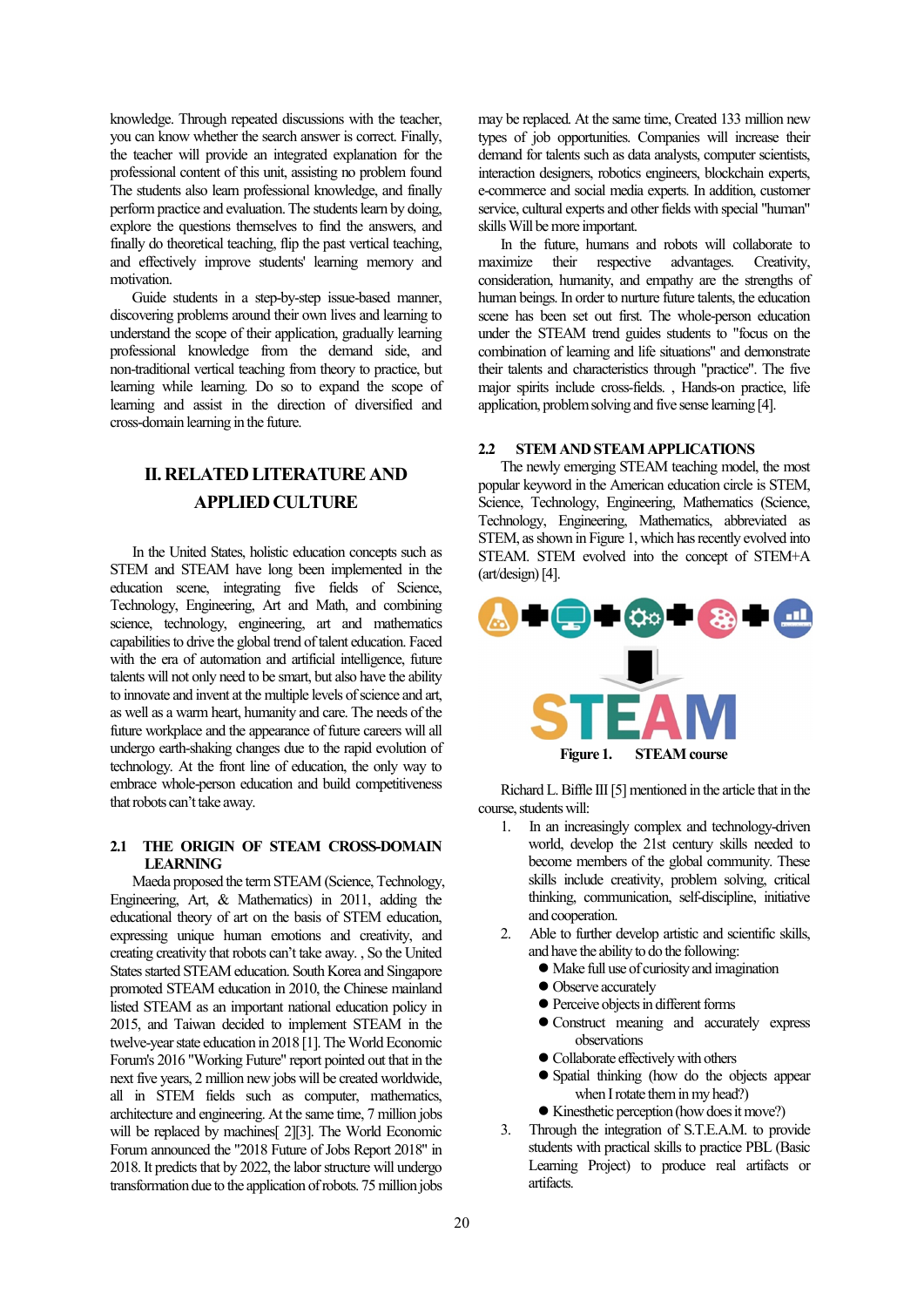4. By showing the important differences between these two fields of human activity, understand how art and STEM learning support each other.

Richard L. Biffle III finally mentioned that he has been teaching this course for three years, and when thinking about and discussing the infinite opportunities related to STEAM research design and development, he is very happy to have the opportunity to let students participate in a thoughtful and thought-provoking journey. This creative and innovative method has produced a lot of ideas, dialogue and communication, knowledge, understanding and STEAM discovery and practical experience, and accepts various voices and opinions in a respectful way.

Danah Henriksen [6] mentioned in the STEAM journal published by the Clermont College in 2017 that from the broad perspective of STEAM, he proposed the value of transcending artistic integration and the potential of STEAM design thinking. Despite their interest in STEAM, many teachers still find it difficult to integrate into their school theme teaching. As an interdisciplinary crossroad, design thinking provides a natural bridge between art, science and other disciplines. In this regard, it can provide teachers with a flexible structure and path to guide the design of courses based on STEAM and serve as a comprehensive aspect of STEAM learning for students. This paper discusses an example of a Spanish elementary school teacher, as a graduate-level design thinking and education course student, using design thinking to design an interdisciplinary STEAM project for the student. This example illustrates how design thinking can guide teachers' STEAM course design and intertwined with the elements of STEAM courses to open up more interdisciplinary and creative opportunities.

## **2.3 STEAMCOURSECONCEPTAND APPLICATION**

The concept of STEAM children's education has gradually become popular [10]. Because it advocates combining play and learning in education, more and more children's parents are paying attention to the educational value of toys. Among them, toys designed with robot assembly programming are particularly popular with consumers. Therefore, it focuses on the impact of educational design factors of robot educational toys on children's creativity. Using the "Torrance Test of Creative Thinking" (TTCT) as a research tool, the formal experiment adopts the quasi-experimental control method, and the experimental group and the control group are set up to explore the educational factors of STEAM educational children's robot toys Will have an impact on children's creativity. The experiment first screened out 25 elements that believe that robot educational toys can have an impact on children's creativity through the focus group method of STEAM education experts. The results of the study found that after a month, a total of 6 STEAM robot educational toy courses , The overall performance of the two groups of subjects before and after the total score of creativity has been significantly improved  $(p<.05)$ , and the improvement of creativity in the experimental group is better than that of the control group, indicating that STEAM robot teaching does have an impact on the creativity of students. And the five independent

variables of this research are very important to enhance children's creativity in STEAM robot teaching.

In order to cultivate design talents with aesthetics and technological literacy in the engineering field, the research proposed to develop STEAM (Science, Technology, Engineering, Arts, and Mathematics)-oriented Maker teaching courses at the high school stage. Carry out teaching experiments after developing courses with high-speed, beautiful-looking racing design activities, and compare the performance of high school students and design college students after participating in the courses to understand the differences and needs of students. The research results show that there are significant differences in the creativity and learning effectiveness of high school students and design college students. The experimental results can be used as a reference for the future development of STEAM-oriented Maker curriculum design and teaching [11].

The twelve-year national education life and science and technology outline content precedent research said that the high school stage should cultivate the ability of students to "think"[12]. Through the process of practical activities, they can experience the process of problem solving. In STEAM teaching, By adding artistic elements, students can develop ways of self-determination and motivation. Facing problems in real life, they can use divergent thinking to solve problems. If the characteristics of STEM teaching and STEAM teaching can be integrated, the two kinds of thinking can be integrated. The advantages of it can produce cross-domain problem solving and promote the development of creativity, and cultivate competitive talents [13]. By putting forward the concept of art and adding student-centered learning, through the process of exploration and the creation of artistic works, knowledge in various fields can be learned and integrated [14], students can be trained in creativity, critical thinking and cooperative learning, and develop Lifelong skills that can solve problems [15]. In the process of making works, learners will learn to create ideas and design and produce works based on ideas. When problems are encountered in the process, they can be solved through the guidance of themselves or the teacher. The following is for mobile phone horn speakers and The contents of STEAM education are explained separately, and the details are shown in Table 1:

And through the 6E program of STEAM cross-domain aesthetic education special teaching design, the application scope of the course is explained. The learning content combines art, engineering and technology and other cross-domain categories. The core topic of the course is "preservation of historical sites" to develop STEAM cross-domain aesthetic education. Thematic courses. When thinking about the direction of the special course, the teacher team planned to use monuments and architecture as the subject of cross-domain aesthetic education, because the building itself is an artistic asset that contains rich aesthetics and aesthetic elements such as space and design style, and carries the life of the occupants. History and culture, students are also expected to cultivate the aesthetic quality of caring about the living environment by exploring the cultural preservation issues represented by the activation of historical sites, and to understand the cross-domain knowledge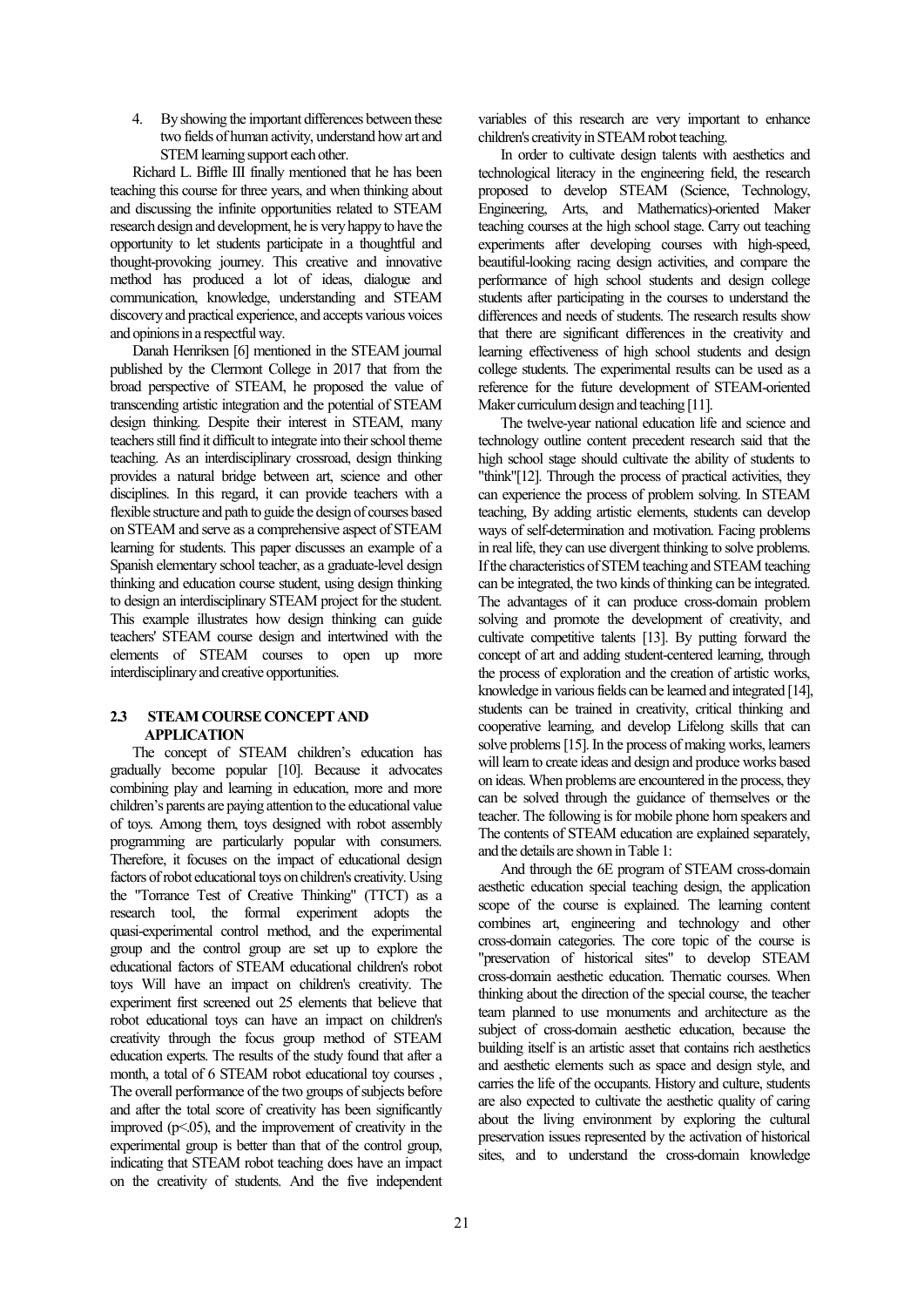connotation of the design and transformation of construction methods [1].

# **Table 2. STEAM cross-field aesthetic education special**

# **teaching designThe 6E program description**

| Table 1. STEAM education content description       |                                    | 6E program of STEAM cross-field aesthetic education<br>special teaching design                   |                                                                                                                                                                                                                                                                                                                                                                                                                                                                                                                                       |
|----------------------------------------------------|------------------------------------|--------------------------------------------------------------------------------------------------|---------------------------------------------------------------------------------------------------------------------------------------------------------------------------------------------------------------------------------------------------------------------------------------------------------------------------------------------------------------------------------------------------------------------------------------------------------------------------------------------------------------------------------------|
| Description of mobile phone horn speaker and STEAM |                                    |                                                                                                  | 1. Discuss the research direction of                                                                                                                                                                                                                                                                                                                                                                                                                                                                                                  |
| education content                                  |                                    | <b>Engage</b>                                                                                    | aesthetic education.<br>2. Set research goals, objects and plan                                                                                                                                                                                                                                                                                                                                                                                                                                                                       |
| Science                                            | Understand the principle of        | Students can<br>understand the                                                                   | the research process.<br>3. Discuss group membership and                                                                                                                                                                                                                                                                                                                                                                                                                                                                              |
|                                                    | sound generation, the frequency    | process of special<br>research and take the<br>initiative to                                     | division of labor.<br>4. Use the Internet to collect<br>preliminary information to<br>understand the history and<br>characteristics of historic buildings.<br>5. Plan visits and survey routes and<br>draft expert interview questions.                                                                                                                                                                                                                                                                                               |
|                                                    | of sound, and the key points of    |                                                                                                  |                                                                                                                                                                                                                                                                                                                                                                                                                                                                                                                                       |
|                                                    | horn shape design.                 | participate in the<br>preparation work.                                                          |                                                                                                                                                                                                                                                                                                                                                                                                                                                                                                                                       |
| Technology                                         | Learn the use of technological     |                                                                                                  |                                                                                                                                                                                                                                                                                                                                                                                                                                                                                                                                       |
|                                                    | tools, including: drilling         |                                                                                                  | 1. Visit to historical sites, architecture<br>and art exhibitions ("Back to 1919<br>Paintings on Taipei's Architectural<br>Cultural Heritage", "Imamura<br>Hitomi Facade Model Creation<br>Exhibition").<br>2. Visit the architectural model factory<br>to understand the manufacturing<br>process of the architectural model.<br>3. Interview with experts in related<br>fields such as architects, artists,<br>historic site guide teachers, etc.<br>4. Sharing of themed lectures by<br>architects and heritage guide<br>teachers. |
|                                                    | machines, wire saws, sand mills,   |                                                                                                  |                                                                                                                                                                                                                                                                                                                                                                                                                                                                                                                                       |
|                                                    | circular hole saws, and            | <b>Explore</b>                                                                                   |                                                                                                                                                                                                                                                                                                                                                                                                                                                                                                                                       |
|                                                    | sandpaper. Understand how to       | Students can                                                                                     |                                                                                                                                                                                                                                                                                                                                                                                                                                                                                                                                       |
|                                                    | draw three-view and                | participate in field<br>visits and work in<br>groups to complete<br>research and survey<br>data. |                                                                                                                                                                                                                                                                                                                                                                                                                                                                                                                                       |
|                                                    | three-dimensional diagrams.        |                                                                                                  |                                                                                                                                                                                                                                                                                                                                                                                                                                                                                                                                       |
| Engineering                                        | Understand the principle of the    |                                                                                                  |                                                                                                                                                                                                                                                                                                                                                                                                                                                                                                                                       |
|                                                    | horn and the recommended size      |                                                                                                  |                                                                                                                                                                                                                                                                                                                                                                                                                                                                                                                                       |
|                                                    | of the horn drawing, and design    |                                                                                                  |                                                                                                                                                                                                                                                                                                                                                                                                                                                                                                                                       |
|                                                    | the key structure and shape of the | <b>Explain</b>                                                                                   | 1. Small groups work to sort out the<br>research and survey data<br>with group members<br>(photographs, videos, verbatim<br>transcripts of interview recordings).<br>2. Group discussion and development<br>of artistic activities.                                                                                                                                                                                                                                                                                                   |
|                                                    | mobile phone speaker by            | Students can interact                                                                            |                                                                                                                                                                                                                                                                                                                                                                                                                                                                                                                                       |
|                                                    | yourself.                          | to share survey                                                                                  |                                                                                                                                                                                                                                                                                                                                                                                                                                                                                                                                       |
|                                                    | In the design stage, the           | results and develop                                                                              |                                                                                                                                                                                                                                                                                                                                                                                                                                                                                                                                       |
|                                                    | <b>SCAMPER</b> brainpower          | artistic creation plans.<br><b>Engineer</b>                                                      | 1. Group discussion on the design and<br>creation of the architectural model<br>of the old house renovation.<br>2. The group discusses the content of<br>the historical site tour and the<br>design of the game problem.                                                                                                                                                                                                                                                                                                              |
|                                                    | Mercedes-Benz method is            | Students can work in                                                                             |                                                                                                                                                                                                                                                                                                                                                                                                                                                                                                                                       |
| <b>ART</b>                                         | introduced to help creative        | groups to complete<br>the design and                                                             |                                                                                                                                                                                                                                                                                                                                                                                                                                                                                                                                       |
|                                                    | design thinking, and design in     | production of artistic                                                                           |                                                                                                                                                                                                                                                                                                                                                                                                                                                                                                                                       |
|                                                    | the face of problems and needs     | creation actions.<br><b>Enrich</b>                                                               |                                                                                                                                                                                                                                                                                                                                                                                                                                                                                                                                       |
|                                                    | in life. In the finished product   | Students can                                                                                     | 1. Discuss the content of the guided<br>combine artistic<br>presentation video.<br>2. Create guided briefings and AR<br>applications.<br>3. Navigation application for<br>technological<br>panoramic photos and touch screen.                                                                                                                                                                                                                                                                                                         |
|                                                    | stage, use sand mills, colored     | creation with                                                                                    |                                                                                                                                                                                                                                                                                                                                                                                                                                                                                                                                       |
|                                                    | pens and electric engraving pens   | scientific and                                                                                   |                                                                                                                                                                                                                                                                                                                                                                                                                                                                                                                                       |
|                                                    | to adjust and design the surface   | innovation                                                                                       |                                                                                                                                                                                                                                                                                                                                                                                                                                                                                                                                       |
|                                                    | of the mobile phone speakers.      | applications.                                                                                    |                                                                                                                                                                                                                                                                                                                                                                                                                                                                                                                                       |
| Mathematic                                         | In the design stage, calculation   | <b>Evaluate</b><br>Teachers and                                                                  | 1. Regular group meetings are held to<br>discuss the research progress and<br>flexible adjustments<br>adjust the creation.<br>2. Students share research and<br>reflection.<br>discussion and                                                                                                                                                                                                                                                                                                                                         |
|                                                    | and planning can be carried out    | students make                                                                                    |                                                                                                                                                                                                                                                                                                                                                                                                                                                                                                                                       |
|                                                    | with limited materials, and the    | to research and                                                                                  |                                                                                                                                                                                                                                                                                                                                                                                                                                                                                                                                       |
|                                                    | drawing of the design drawing      | creation through                                                                                 |                                                                                                                                                                                                                                                                                                                                                                                                                                                                                                                                       |
|                                                    | can be completed.                  | reflection.                                                                                      |                                                                                                                                                                                                                                                                                                                                                                                                                                                                                                                                       |

# 22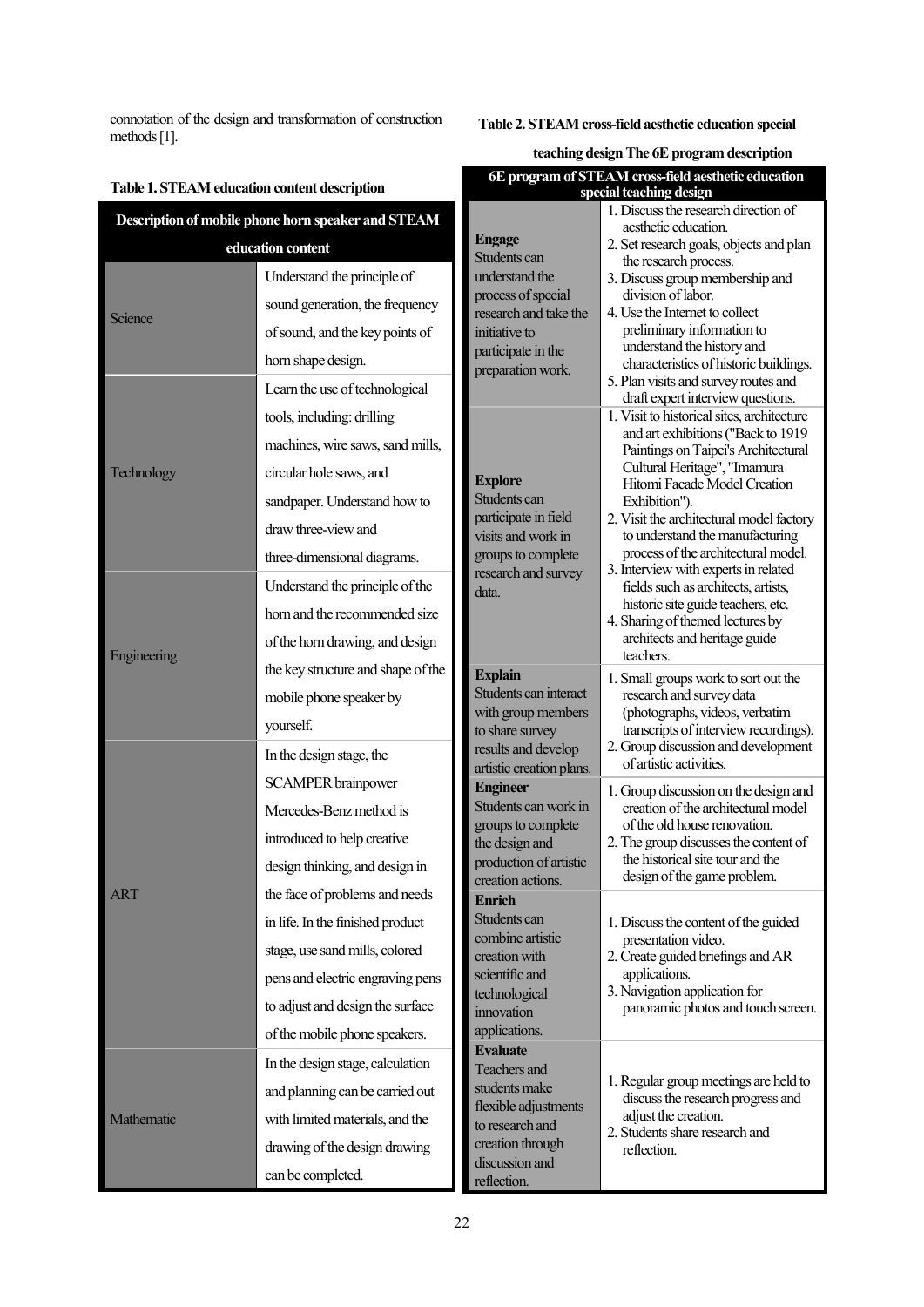As shown in Table 2, the "Aesthetic Exploration Experience Period" integrates the "participation" and "exploration" processes of the 6E learning model. The teaching goal is to guide students' interest in participation by asking questions and providing information, and to explore artistic knowledge through aesthetic experience activities And perceptual aesthetic connotation. The "Aesthetic Creativity Practice Period" is a combination of "interpretation" and "planning" processes. The teaching goal is to guide students to study in groups, collect research data on special topics, discuss and exchange learning gains in order to develop artistic actions. The "Aesthetic Deepening and Innovation Period" is a combination of "deepening" and "evaluation" processes. The teaching goal is to guide students to integrate technology to further refine and innovative application of creation, and adjust the process of special research through regular discussion and reflection.

# **2.4 INFORMATION SENSOR APPLICATION**

Sensor is a device used to detect events or changes in the environment and send this information to other electronic devices (such as a central processing unit). It is usually composed of sensitive components and conversion components. This research is expected to use Arduino development board, motor driver board module, ultrasonic sensor, Bluetooth and buzzer.

#### Arduino development board

Arduino Nano is a miniature version of the Arduino USB interface. The biggest difference is that there is no power socket and the USB interface is a Mini-B socket. Arduino Nano is very small in size and can be used directly on the breadboard, as shown in Figure 2. Its processor core is [[ATmega168]] (Nano2.x) and [[ATmega328]] (Nano3.0), and it has 14 digital input/output ports (6 of which can be used as PWM output) and 8 analog inputs , A 16MHz crystal oscillator, a mini-B USB port, an ICSP header and a reset button [16].



**Figure 2. Arduino nano development board**

The Arduino board design uses various microprocessors and controllers. These circuit boards are equipped with a set of digital and analog I/O pins, which can be connected to various expansion boards or breadboards (blocking boards) and other circuits. These circuit boards have serial ports, including Universal Serial Bus (USB) on some models, and are also used to load programs from personal computers. Microcontrollers usually use C/C++ programming language. In addition to using the traditional compilation tool chain, the Arduino project also provides an integrated development environment based on the Processing language project, as shown in Figure 3.

The Arduino project started in 2003 as a student project of the Ivrea Interactive Design Institute in Ivrea, Italy. The

purpose is to provide novices and professionals with a low-cost and simple method to establish the use of sensors and Device actuator for environmental interaction. Common examples of such devices suitable for novice hobbyists include simple robots, thermostats, and motion detectors [23].



**Figure 3. Arduino development board**

#### L298N motor drive board module

L298N is a high-voltage, high-current motor drive chip produced by ST. The chip uses a 15-pin package. The main features are: high working voltage, the highest working voltage can reach 46V; the output current is large, the instantaneous peak current can reach 3A, the continuous working current is 2A; the rated power is 25W. A high-voltage and high-current full-bridge driver with two H-bridges, which can be used to drive inductive loads such as DC motors, stepping motors, relay coils, etc.; standard logic level signal control; with two enable control terminals, Allow or prohibit the device to work without being affected by the input signal. There is a logic power input terminal to make the internal logic circuit work at low voltage; it can be connected with an external detection resistor to feed back the change to the control circuit. Using the L298N chip drive motor, the chip can drive a two-phase stepper motor or a four-phase stepper motor, or two DC motors, as shown in Figure 4.

- 1. As the main driving chip, L298N has the characteristics of strong driving ability, low heat generation and strong anti-interference ability.
- 2. The built-in 78M05 is partially powered by the drive power supply, but in order to avoid damage to the voltage regulator chip, when using a drive voltage greater than 12V, please use an external 5V logic power supply.
- 3. Using large-capacity filter capacitors and freewheeling protection diodes can improve reliability [17].



**Figure 4. L298N motor drive board module**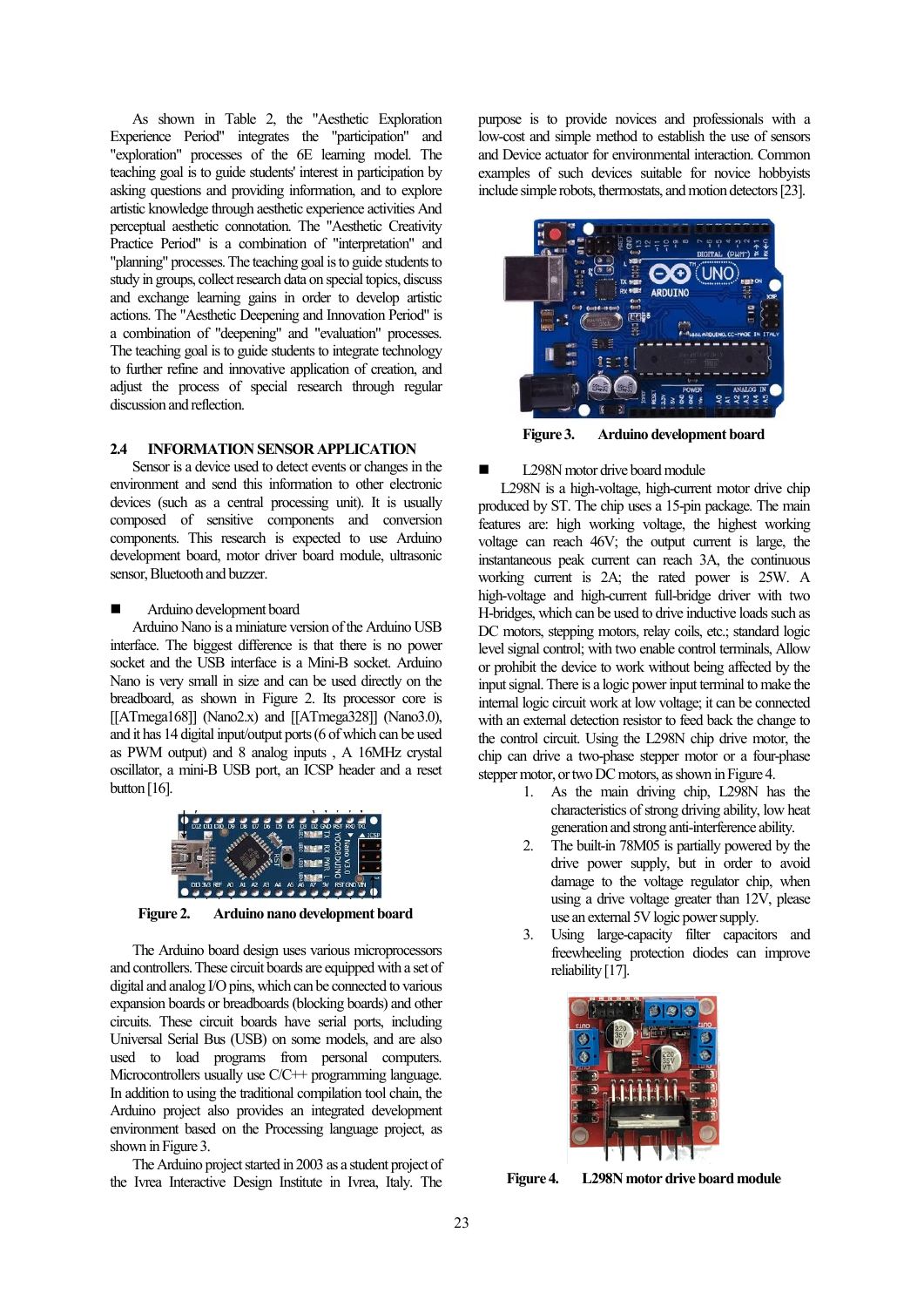## HC-05 Bluetooth

The hardware of HC-05 and HC-06 are the same. Both use the BC417143 chip of CSR (Cambridge Silicon Radio) of Cambridge, UK. It supports Bluetooth 2.1+EDR specification, but the firmware inside the chip is different. CSR is the Bluetooth communication chip factory with the highest market share in the world. In mid-October 2014, Qualcomm, the global leader in mobile phone chips, agreed to acquire CSR for US\$2.5 billion in cash to strengthen the company's Internet of Things (Internet of Things) layout. South Korea's Samsung also spent US\$310 million in 2012 to obtain technology patents for CSR's Bluetooth, WiFi, and GPS positioning. The appearance and main pins of the HC-05 module are shown in Figure 5:



**Figure 5. The appearance of the HC-05 module**

The basic Bluetooth serial communication module does not lead out pins, but leaves stamp-like perforations around the printed circuit board for easy soldering. If you don't want to do soldering, you can buy a module with a bottom plate. This board comes with a DC voltage conversion IC, which is convenient to connect to a 3.6V~6V power supply. Bluetooth devices on the market usually belong to "slave" devices, such as Bluetooth mouse/keyboard, Bluetooth GPS, Bluetooth remote control toys, etc. General Arduino Bluetooth remote control and communication experiments are also in the "slave" mode. No matter it is HC-05, HC-06 or Bluetooth 4.0, it has no effect on the Arduino. The control program is the same. The actual wiring only uses 4 Lines: power, ground, transmission (TxD) and reception (RxD) [18].

#### Ultrasonic sensor

The ultrasonic sensor is a sensor developed using the characteristics of ultrasonic waves, as shown in Figure [6]. Ultrasonic wave is a kind of mechanical wave with higher vibration frequency than sound wave. It is generated by the vibration of the transducer chip under the excitation of voltage. It has high frequency, short wavelength, small diffraction phenomenon, especially good directivity, which can become ray. Features such as directional communication. Ultrasonic waves have a great ability to penetrate liquids and solids, especially in solids that are opaque to sunlight. It can penetrate to a depth of tens of meters. When ultrasonic waves encounter impurities or sub-interfaces, they will produce significant reflections and form echoes, and they can produce Doppler effects when they encounter moving objects. Sensors developed based on ultrasonic characteristics are called ultrasonic sensors and are widely used in industry, national defense, and biomedicine.

Ultrasonic waves have a great ability to penetrate liquids and solids, especially in solids that are opaque to sunlight. It can penetrate to a depth of tens of meters. When ultrasonic waves encounter impurities or sub-interfaces, they will produce significant reflections and form echoes, and they can produce Doppler effects when they encounter moving objects. To use ultrasound as a detection method, ultrasound must be generated and received. The device that accomplishes this function is an ultrasonic sensor, which is habitually called an ultrasonic transducer, or an ultrasonic probe. The ultrasonic probe is mainly composed of piezoelectric wafers, which can transmit and receive ultrasonic waves. Low-power ultrasound probes are mostly used for detection. It has many different structures, which can be divided into straight probe (longitudinal wave), oblique probe (transverse wave), surface wave probe (surface wave), lamb wave probe (lamb wave), double probe (probe reflection, probe reception), etc.[ 24].



**Figure 6. Ultrasonic sensor**

#### **Buzzer**

The buzzer is a device that can generate sound signals. It uses DC power supply, as shown in Figure [7]. After connecting the communication signal source, the audio signal current passes through the electromagnetic coil, causing the electromagnetic coil to generate a magnetic field, causing the diaphragm to vibrate periodically. Vibration sounds, and Webduino can even fill in the note code through HTML5 Attribute. Each code corresponds to a value, which corresponds to the frequency of the buzzer sound, so you can edit the music with pure HTML5 or javascript. Sound through the buzzer. The buzzer is near the circuit board and has symbols marked "+" and "-". The "-" is connected to the GND of the development board, and the "+" is connected to the pin 11 (in fact, it doesn't matter if you connect it backwards), you can use it Connect the Dupont line, if it is Mark 1, you can also directly plug it into it [25].



**Figure 7. Buzzer**

The buzzer is near the circuit board and has symbols marked "+" and "-". The "-" is connected to the GND of the development board, and the "+" is connected to the pin 11 (in fact, it doesn't matter if you connect it backwards), you can use it Connect the Dupont line, if it is Mark 1, you can also directly plug it into it.

#### Summary

This research will apply the innovative STEAM teaching model, combined with the 6E engineering program to assist the course units in the logical and progressive learning, and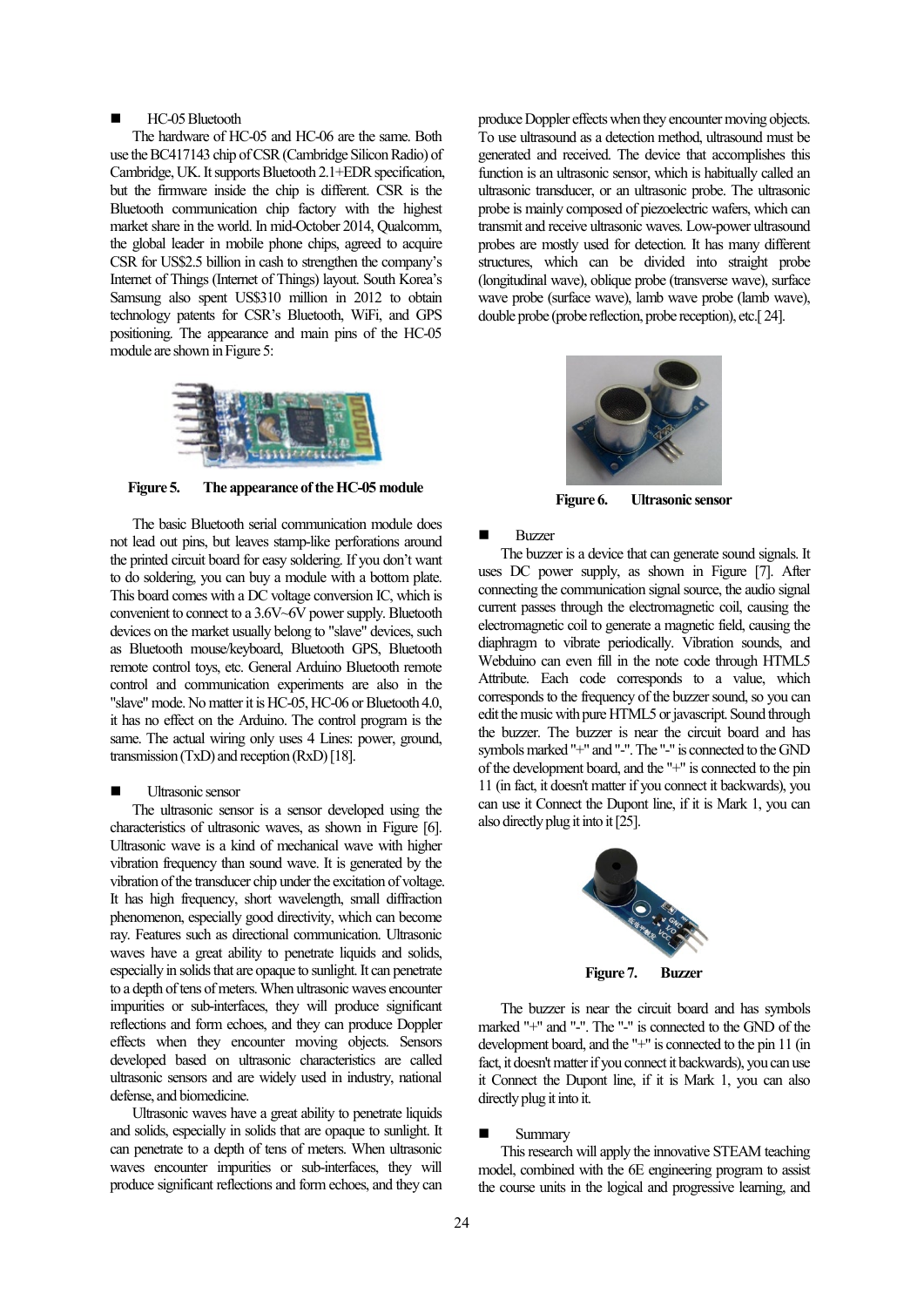make good use of different sensing components for creative ideas, and to understand the principle characteristics and application scope of different sensors in the process.

# **III. APPLICATION OF STEAM CROSS-DOMAIN INTEGRATION PRACTICAL CREATION**

This research uses creative self-propelled vehicle practical design and Pandora's music box as the theme unit of STEAM innovation teaching. Through the theme unit creation, students are encouraged to understand the results of the cross-disciplinary combination of information and design in the process ofhands-on production.

# **3.1 STEAM AND CREATIVE SELF-PROPELLED CAR COURSE APPLICATION**

In the information age, the production of many products has moved towards automation. The same is true for vehicles. Self-propelled vehicles are a kind of car that adds chips, program control, etc. to the general car model to allow the car to perform specific actions. Therefore, if the self-propelled vehicle is used properly, it can be a production line that can be automated in a factory. It comes in handy. The self-propelled car is a basic wheeled robot, which uses Arduino Nano to control the core and supports Arduino Open Source resources. The car body is equipped with a variety of sensors, and the program is designed to be a tracking self-propelled car, a light-energy-driven car, etc., to meet the basic functions of a self-propelled car, and an ultrasonic ranging module can also be installed to become an obstacle avoidance self-propelled car , Install a bluetooth module, with a mobile phone App to become a mobile control self-propelled car[19].

In addition, because it will act according to the rules of the program, it can also be used as an alternative robot in our daily life to make our actions more convenient. For example, self-propelled vehicles can provide disabled people with more convenient movement in barrier-free spaces, and can use self-propelled vehicles to reach the places they want to go. The future application range is very wide [20].

# **3.2 INTEGRATED DESIGN CREATION OF CREATIVE SELF-PROPELLED VEHICLES**

This research introduces information-related majors and design innovations across different fields. Through the brainstorming and creativity of the course team, the practical and innovative design of self-propelled vehicles is developed, and the easy-to-obtain Arduino board is combined with the road tracking module, HC-05 bluetooth module, and motor. The driver board module and other simple maker kits, learn to edit the building block program, plan obstacle avoidance paths, and at the same time come up with the theme style through the group creativity. This time the creative direction with food as the theme, try different materials by hand After calculating the size of the elements, the actual works are produced. Students develop curiosity and self-confidence in the process,

which enhances their interest in learning. This research is aimed at junior students in unit innovation teaching.

### **Table 3. Self-propelled vehicle practical innovation design**

**unit course 6E program**

| <b>STEAM Innovation Experience Course</b>                                                                                                                                                                                                                                                                                                                                                                                                                                                                                                                                                                                                                                              |                                                                                                                                                                                                                                                                                                                                                                                                                                                                                                                                                            |  |  |  |
|----------------------------------------------------------------------------------------------------------------------------------------------------------------------------------------------------------------------------------------------------------------------------------------------------------------------------------------------------------------------------------------------------------------------------------------------------------------------------------------------------------------------------------------------------------------------------------------------------------------------------------------------------------------------------------------|------------------------------------------------------------------------------------------------------------------------------------------------------------------------------------------------------------------------------------------------------------------------------------------------------------------------------------------------------------------------------------------------------------------------------------------------------------------------------------------------------------------------------------------------------------|--|--|--|
| 6E program                                                                                                                                                                                                                                                                                                                                                                                                                                                                                                                                                                                                                                                                             | Engineering design program                                                                                                                                                                                                                                                                                                                                                                                                                                                                                                                                 |  |  |  |
| Innovative design of self-propelled vehicles                                                                                                                                                                                                                                                                                                                                                                                                                                                                                                                                                                                                                                           |                                                                                                                                                                                                                                                                                                                                                                                                                                                                                                                                                            |  |  |  |
| Engage                                                                                                                                                                                                                                                                                                                                                                                                                                                                                                                                                                                                                                                                                 | Define the problem or goal<br>$\bullet$                                                                                                                                                                                                                                                                                                                                                                                                                                                                                                                    |  |  |  |
| 1. Understand what a self-propelled car is? Related origin allusions<br>2. What are the materials of the self-propelled vehicle?<br>3. Introduction to the tracking types and functions of self-propelled vehicles<br>4. Define the style and shape of appearance creation                                                                                                                                                                                                                                                                                                                                                                                                             |                                                                                                                                                                                                                                                                                                                                                                                                                                                                                                                                                            |  |  |  |
| <b>Explore</b>                                                                                                                                                                                                                                                                                                                                                                                                                                                                                                                                                                                                                                                                         | Find the problem<br>Develop solutions                                                                                                                                                                                                                                                                                                                                                                                                                                                                                                                      |  |  |  |
| 1. What is a "self-propelled car"? Explore the principles used by self-propelled                                                                                                                                                                                                                                                                                                                                                                                                                                                                                                                                                                                                       |                                                                                                                                                                                                                                                                                                                                                                                                                                                                                                                                                            |  |  |  |
| vehicles to avoid obstacles<br>2. What are the information components needed to understand the self-propelled<br>vehicle?                                                                                                                                                                                                                                                                                                                                                                                                                                                                                                                                                              |                                                                                                                                                                                                                                                                                                                                                                                                                                                                                                                                                            |  |  |  |
| board?                                                                                                                                                                                                                                                                                                                                                                                                                                                                                                                                                                                                                                                                                 | 3. How to make a self-propelled vehicle obstacle avoidance effect?<br>4. How to write the obstacle avoidance program into the information development                                                                                                                                                                                                                                                                                                                                                                                                      |  |  |  |
| 5. How to design the appearance and style of themed self-propelled vehicle? What<br>are the material elements implemented?                                                                                                                                                                                                                                                                                                                                                                                                                                                                                                                                                             |                                                                                                                                                                                                                                                                                                                                                                                                                                                                                                                                                            |  |  |  |
|                                                                                                                                                                                                                                                                                                                                                                                                                                                                                                                                                                                                                                                                                        | 6. Collect relevant success stories and learn relevant skills                                                                                                                                                                                                                                                                                                                                                                                                                                                                                              |  |  |  |
| <b>Explain</b>                                                                                                                                                                                                                                                                                                                                                                                                                                                                                                                                                                                                                                                                         | Choose the right plan under restricted conditions                                                                                                                                                                                                                                                                                                                                                                                                                                                                                                          |  |  |  |
|                                                                                                                                                                                                                                                                                                                                                                                                                                                                                                                                                                                                                                                                                        | 1. Select relevant themes, integrate their cultural elements, define the style and<br>creative design, make a slideshow to share with everyone<br>2. Convert obstacle avoidance trajectory planning into programming language<br>3. The students first find out the answers to the questions, sum up their cultural<br>characteristic elements and the way to avoid obstacles, and analyze them<br>4. The teacher integrates relevant professional background knowledge and<br>introduces case videos to assist students in choosing a suitable method for |  |  |  |
|                                                                                                                                                                                                                                                                                                                                                                                                                                                                                                                                                                                                                                                                                        | creative thinking and program linking                                                                                                                                                                                                                                                                                                                                                                                                                                                                                                                      |  |  |  |
| <b>Engineer</b>                                                                                                                                                                                                                                                                                                                                                                                                                                                                                                                                                                                                                                                                        | $\bullet$ Prototype<br><b>Test evaluation</b><br>Communication and discussion                                                                                                                                                                                                                                                                                                                                                                                                                                                                              |  |  |  |
| 1. Under the restriction of never creating a self-propelled car by hand, first think<br>about and collect the composite media that can be made, and experience the<br>style, mystery and characteristics of different media.<br>2. Evaluate the characteristics of each medium, whether it is suitable for the style<br>and touch of your design? Can the product form of thematic self-propelled<br>vehicle be concretely presented?<br>3. Explore the production methods and processes of different media, and<br>communicate the feasibility of using them in practical creation of self-propelled<br>vehicles<br>4. Carefully estimate the size, color and style image of the work |                                                                                                                                                                                                                                                                                                                                                                                                                                                                                                                                                            |  |  |  |
| <b>Enrich</b>                                                                                                                                                                                                                                                                                                                                                                                                                                                                                                                                                                                                                                                                          | Redesign                                                                                                                                                                                                                                                                                                                                                                                                                                                                                                                                                   |  |  |  |
| creativity                                                                                                                                                                                                                                                                                                                                                                                                                                                                                                                                                                                                                                                                             | Complete<br>1. The adjustment of the size of the work and the materials used for the first time,<br>the production failed, and the reasons for the failure are discussed<br>2. Debug the link between the code and the information sensor<br>3. Go deep into various fields, learn about other self-propelled vehicle presentation<br>methods, accumulate your own aesthetic experience, and enrich design                                                                                                                                                 |  |  |  |
| <b>Evaluate</b>                                                                                                                                                                                                                                                                                                                                                                                                                                                                                                                                                                                                                                                                        | • Check whether to solve the problem or achieve the goal                                                                                                                                                                                                                                                                                                                                                                                                                                                                                                   |  |  |  |
| Presenting personal works in the form of small final results, allowing other<br>students to observe each other. The teacher also gives suggestions and understands<br>whether the design of self-propelled vehicles meets the expected goal effect, and<br>presents the integrated mode of STEAM innovation teaching through thematic<br>work., To enhance students' motivation for cross-field learning.                                                                                                                                                                                                                                                                              |                                                                                                                                                                                                                                                                                                                                                                                                                                                                                                                                                            |  |  |  |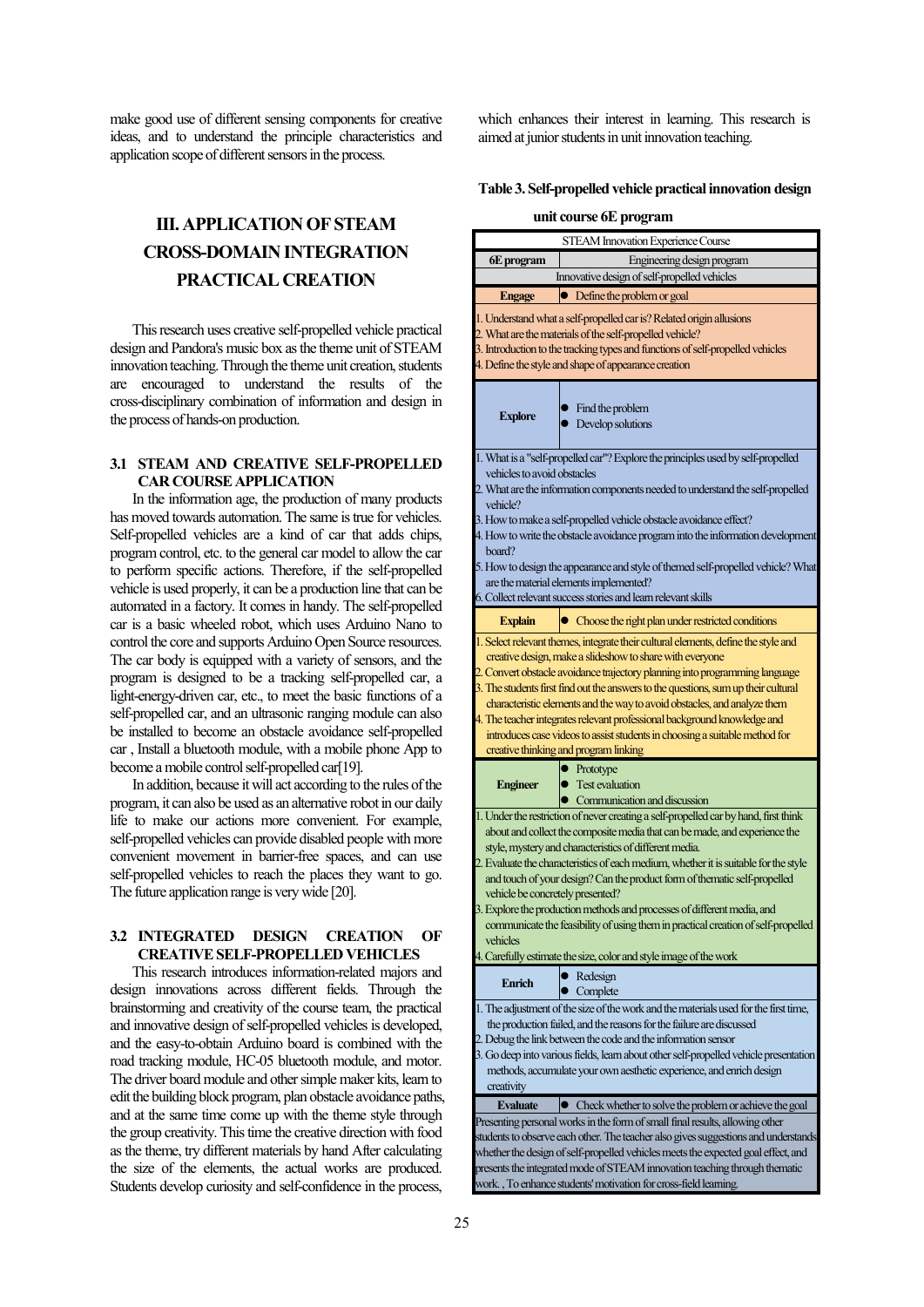The teaching directions are as follows:

- While teaching professional theories, the student groups are encouraged to discuss on the Internet and collect cultural backgrounds in Neighboring fields.
- By collecting and analyzing data, discussing with the instructor, and combining programming and technology-related knowledge, we can make relevant products that meet the cultural background.
- In the process, I tried to use different media to create. There were many failures in the process, but the students benefited a lot.
- Understand the cross-domain knowledge, and apply the practice to the product, implement the learning policy of learning by doing and learning by doing. In the learning process, the innovative STEAM teaching method is introduced to stimulate the motivation of students to learn independently to find answers to questions and increase the sense of learning achievement.

After innovative teaching through STEAM, the practical and innovative design of self-propelled vehicles is carried out. The 6E innovative teaching procedures are shown in Table 3.

Through the 6E program creative design of the STEAM innovation experience course, students produce concrete results. In the process, they experience how to write obstacle avoidance code and learn the process of debugging, as shown in Figure 8:

```
void loop() { }// put your main code here, to run repeatedly:
  for (int i=0; i<10; i++)moveTo(0, speed); delay(1000);moveTo(2, speed); delay(300);
  n
  for (int i=0; i<10; i++)\overline{\mathcal{L}}moveTo(1, speed); delay(1000);
    moveTo(3, speed); delay(300);- 1
\overline{\phantom{a}}
```
**Figure 8. Self-propelled car code**

While learning the coding and debugging of self-propelled vehicle tracking and obstacle avoidance programs, design its appearance through thematic planning, and combine information components after hand-made styling, including Arduino development board, road tracking module and motor drive board module And other sensing elements, as shown in Figure 9:



**Figure 9. Self-propelled vehicle sensing element**

Taking the Soap Speed car as the prototype theme of self-propelled vehicles, various foods, geometric shapes... and other shapes are designed, hand-made by composite media such as styrofoam, PU, cardboard, airplane wood, clay, etc.,

and assembled. Test whether the size is correct. Through color changes, each self-propelled vehicle is filled with personal style, color and creative concept. The completed work of the innovative design part of the highly distinctive self-propelled vehicle is shown in Figure 10:



**Figure 10. Creative self-propelled vehicle practical design**

### **3.3 STEAM AND PANDORA'S MUSIC BOX COURSE APPLICATION**

For many people, music is an indispensable and beautiful thing in life. When we were young, each of us may have a music box, or it may not be big but it accompanied each of us through a different childhood. Familiar melody is often remembered by people, playing around in memory over and over again. A small box accompanies us throughout our childhood. Every note played is beating our familiar memory and time, and the music box is the object that carries this memory. The history of the music box can be traced back to the Middle Ages in Europe. At that time, the church used a bell tower to tell the time, using a wooden cylinder with needles to move the mechanical structure, and using the principle of lever to drive the bell hammer to strike different The clock face formed the earliest prototype of the music box "Carillon", as shown in Figure 11 [21].



**Figure 11. The earliest prototype of a music** 

#### **box"Carillon"**

The bells and bells are assembled in the clock, and the sound is used to inform the time, and then several devices are juxtaposed to adjust the pitch, to rotate the metal cylinder and the needle attached to the cylinder drives the hammer to play a beautiful melody. It is music Conception of the box development process [22].

According to the type and application of music boxes, music boxes can be divided into three types: the first type is traditional music boxes, which are mainly composed of mechanical movement and outer box, and the second type is electronic music boxes, which use circuits and chips. The structure is mainly used to play music files of storage devices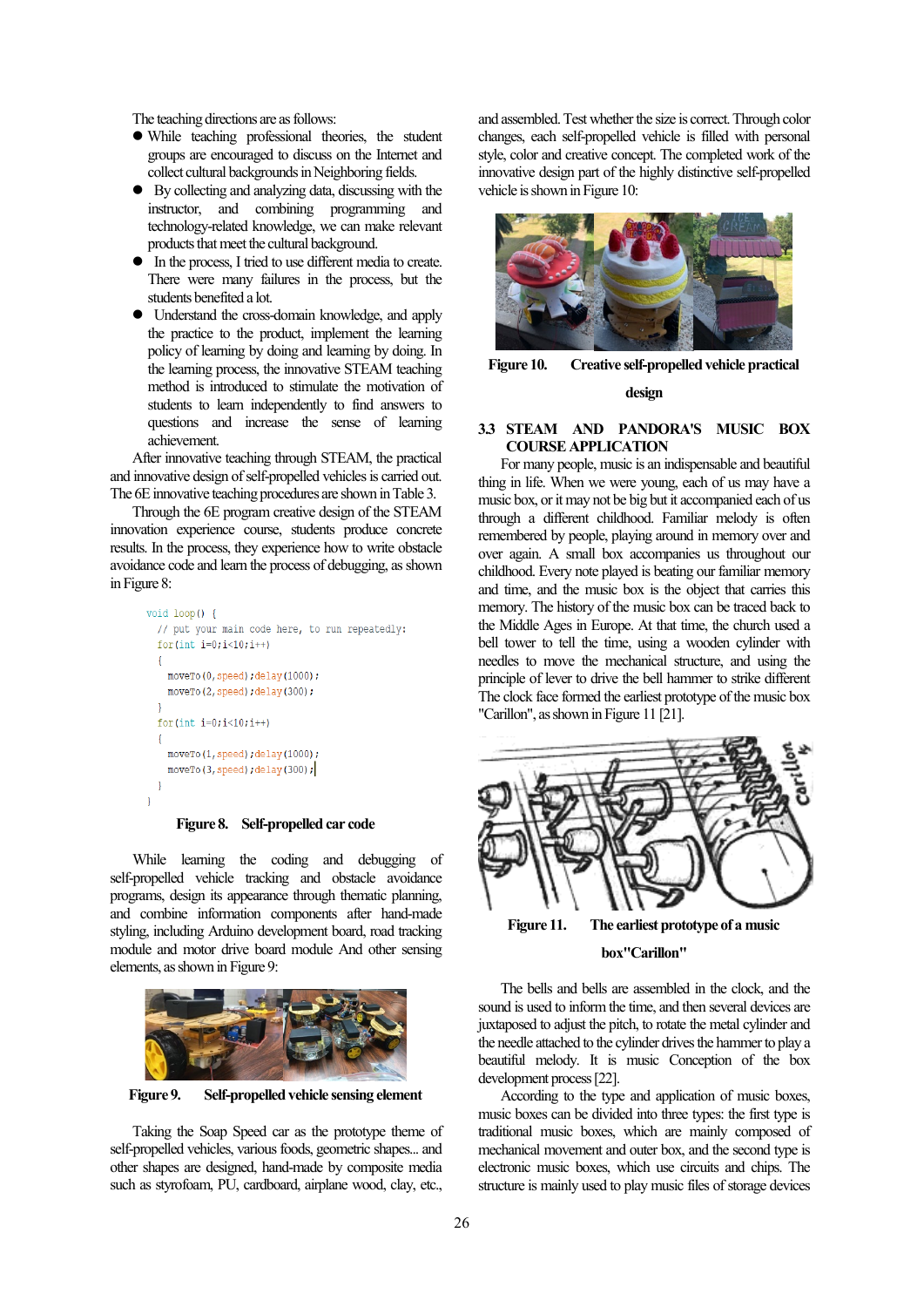such as ROM, Flash, and USB. It can usually be carried with you and often has multiple functions for users to use. The third category is the software music box, which runs on the operating system and is composed of programs. It mainly plays music files in the database. Most of them are equipped with a cable search function so that users can receive and use the latest music information. The interactive music box in this research is a kind of electronic music box. Through the Arduino UNO development board, combined with multiple sensors, the syllable music score is converted into a programming language at the same time, and it is embedded in the development board. A shaped music box that can make sounds through distance changes.

## **3.4 INTEGRATED DESIGN AND CREATION OF PANDORA'S MUSIC BOX**

This research introduces information-related majors across fields, combined with design innovation, and designed an interactive music box, using the Arduino board combined with the buzzer and ultrasonic sensor to integrate it into an interactive sensor. Learn to edit the block program. Sing Christmas music. At the same time, through computer drawing techniques and other related courses, after designing the shape of the music box, calculating the size, and producing works through the method of laser engraving, students have developed curiosity and self-confidence in the process, which enhances their interest in learning. The research carried out unit innovative teaching for freshmen, and carried out the design of interactive music box in animal shape, and named this interactive music box Pandora's music box. The 6E innovative teaching program is shown in Table 4.

Through the 6E program creative design of the STEAM innovation experience course, students produce concrete results, experience how to transform the existing music rhythm into code editing, and learn the process of debugging. Create and design the appearance of Pandora's music box through drawing software, and put electronic music box information components inside, including Arduino development board, ultrasonic sensor, buzzer and other sensing components, as shown in Figure 12:



**Figure 12. Arduino and multiple sensors connection diagram**

**Table 4. Pandora's music box innovation unit course 6E** 

**program**

|                                                                                                                                                                | STEAM Innovation Experience Course                                                                                                       |  |  |  |
|----------------------------------------------------------------------------------------------------------------------------------------------------------------|------------------------------------------------------------------------------------------------------------------------------------------|--|--|--|
| 6E program                                                                                                                                                     | Engineering design program<br>Applied to Pandora's music box innovative design teaching                                                  |  |  |  |
|                                                                                                                                                                |                                                                                                                                          |  |  |  |
| <b>Engage</b>                                                                                                                                                  | • Define the problem or goal                                                                                                             |  |  |  |
| 1. Know what is a music box? Related origin allusions and types introduction<br>2. The manufacturing method of the music box and its positioning in everyone's |                                                                                                                                          |  |  |  |
| mind                                                                                                                                                           |                                                                                                                                          |  |  |  |
| 3. Confirm the direction of making music box for the theme of this unit                                                                                        |                                                                                                                                          |  |  |  |
| 4. Define the style and shape of appearance creation                                                                                                           |                                                                                                                                          |  |  |  |
|                                                                                                                                                                | $\bullet$ Find the problem                                                                                                               |  |  |  |
| <b>Explore</b>                                                                                                                                                 | • Develop solutions                                                                                                                      |  |  |  |
|                                                                                                                                                                | 1. What is an "electronic music box"? Explore the principles used by electronic                                                          |  |  |  |
| music boxes                                                                                                                                                    |                                                                                                                                          |  |  |  |
| 2. What are the information components needed to understand the electronic                                                                                     |                                                                                                                                          |  |  |  |
| music box?                                                                                                                                                     |                                                                                                                                          |  |  |  |
| 3. How to make an electronic music box of your own style? How to transform                                                                                     |                                                                                                                                          |  |  |  |
| music rhythm and programming language?                                                                                                                         |                                                                                                                                          |  |  |  |
|                                                                                                                                                                | 4. How to put the music rhythm into the information development board?                                                                   |  |  |  |
| 5. How to design the appearance and style of the theme music box? Overall<br>design of appearance and music style                                              |                                                                                                                                          |  |  |  |
|                                                                                                                                                                | 6. Collect relevant success stories and learn relevant skills                                                                            |  |  |  |
| <b>Explain</b>                                                                                                                                                 | • Choose the right plan under restricted conditions                                                                                      |  |  |  |
|                                                                                                                                                                | 1. Select a unique festival, integrate the Christmas atmosphere and cultural                                                             |  |  |  |
|                                                                                                                                                                | elements, define the style and creative design of the shape, and collect its                                                             |  |  |  |
|                                                                                                                                                                | Christmas cultural materials, and make a slideshow to share with everyone                                                                |  |  |  |
|                                                                                                                                                                | 2. Convert the music rhythm of Christmas songs into programming language                                                                 |  |  |  |
|                                                                                                                                                                | 3. The students first find out the answers to the questions, summarize their cultural                                                    |  |  |  |
|                                                                                                                                                                | characteristic elements and music conversion methods, and analyze them                                                                   |  |  |  |
|                                                                                                                                                                | 4. Understand the cultural characteristics of festivals, re-plan and design interactive                                                  |  |  |  |
|                                                                                                                                                                | music boxes, and discuss how to make them through design aesthetics<br>combined with cultural and information and technical capabilities |  |  |  |
|                                                                                                                                                                | 5. The teacher integrates relevant professional background knowledge and                                                                 |  |  |  |
|                                                                                                                                                                | introduces case videos to assist students in choosing a suitable method for                                                              |  |  |  |
|                                                                                                                                                                | creative thinking and program linking                                                                                                    |  |  |  |
|                                                                                                                                                                | • Prototype                                                                                                                              |  |  |  |
| <b>Engineer</b>                                                                                                                                                | • Test evaluation                                                                                                                        |  |  |  |
|                                                                                                                                                                | Communication and discussion                                                                                                             |  |  |  |
|                                                                                                                                                                | 1. Under the limitation of never creating a music box by hand, first think about and                                                     |  |  |  |
|                                                                                                                                                                | collect the composite media that can be made, and experience the style, mystery                                                          |  |  |  |
| and characteristics of different media.                                                                                                                        |                                                                                                                                          |  |  |  |
|                                                                                                                                                                | 2. Evaluate the characteristics of each medium, whether it is suitable for the style                                                     |  |  |  |
| and touch of your design? Can the product form of the interactive music box be                                                                                 |                                                                                                                                          |  |  |  |
| concretely presented?<br>3. Explore the production methods and processes of different media, communicate                                                       |                                                                                                                                          |  |  |  |
| and match the feasibility of using Christmas-style music boxes                                                                                                 |                                                                                                                                          |  |  |  |
| 4. Carefully estimate the size, color and style image of the work                                                                                              |                                                                                                                                          |  |  |  |
| 5. Is the imported music code correct?                                                                                                                         |                                                                                                                                          |  |  |  |
|                                                                                                                                                                | 6. How to combine the development board with the sensor and the music box                                                                |  |  |  |
| <b>Enrich</b>                                                                                                                                                  | Redesign                                                                                                                                 |  |  |  |
|                                                                                                                                                                | Complete                                                                                                                                 |  |  |  |
|                                                                                                                                                                | 1. The adjustment of the size of the work and the materials used for the first time,                                                     |  |  |  |
|                                                                                                                                                                | the production failed, and the reasons for the failure are discussed                                                                     |  |  |  |
| 2. Debug the link between music code and information sensor<br>3. Go deep into various fields, learn more about other music box presentation                   |                                                                                                                                          |  |  |  |
| methods, accumulate your own aesthetic experience, and enrich design                                                                                           |                                                                                                                                          |  |  |  |
| creativity                                                                                                                                                     |                                                                                                                                          |  |  |  |
| <b>Evaluate</b>                                                                                                                                                | Check whether to solve the problem or achieve the goal                                                                                   |  |  |  |
|                                                                                                                                                                | In the form of a small final publication, show personal works, let other students                                                        |  |  |  |
| observe each other, the teacher also gives suggestions, and understand whether                                                                                 |                                                                                                                                          |  |  |  |
| the designed interactive music box meets the expected target effect, and named                                                                                 |                                                                                                                                          |  |  |  |
| this interactive music box Pandora Dangdang box, To present the integrated                                                                                     |                                                                                                                                          |  |  |  |
| mode of STEAM innovative teaching through thematic assignments, and to<br>enhance students' motivation for cross-field learning.                               |                                                                                                                                          |  |  |  |
|                                                                                                                                                                |                                                                                                                                          |  |  |  |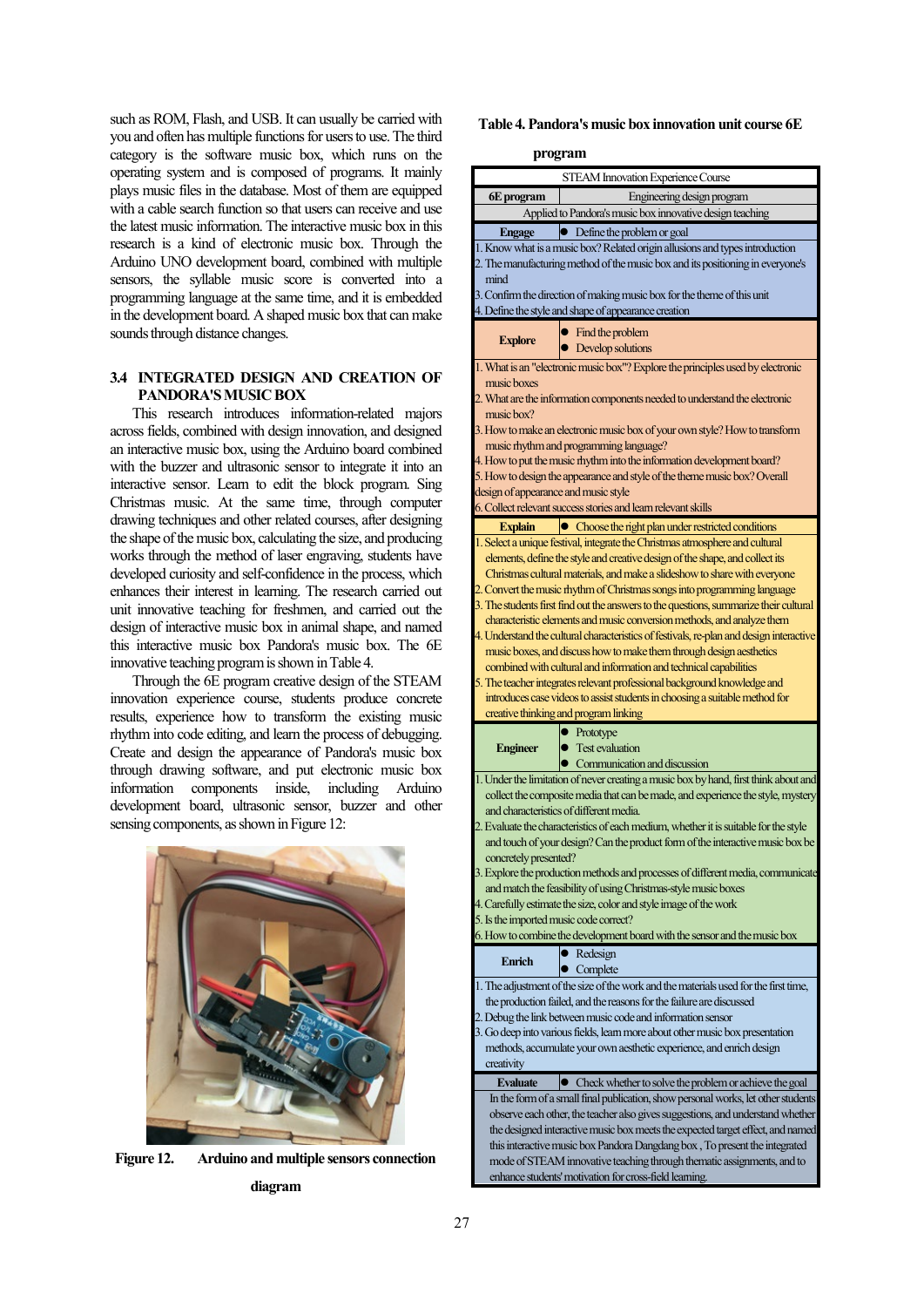Created with the theme of Christmas atmosphere and doll design, designed Christmas elk, rabbit and Santa Claus and other shapes, made the building block puzzle through the method of laser carving, and assembled it, and tested whether the size is correct. As shown in Figure 13, the assembly is completed and has not been painted works.



**Figure 13. Assembled and unpainted works**

Through color changes, each Pandora's music box is filled with personal style, color and creative concept. It is designed to sing Christmas music when you take the music box away from the desktop, and you can stop singing when the desktop is flat. Part of the unique Pandora's music box is completed. The work is shown in Figure 14:



**Figure 14. Final partial works presented**

In addition to using the laser engraving method, I also tried to use mini-bricks for composite media creation. The same way, the information method of music and sensors combined with the subject direction of the decoration on the desk was used for thinking. The preliminary creation results are shown in Figure 15. , And more media STEAM lesson plans will be extended in the future.



**Figure 15. Mini brick works**

# **IV. STUDENT'S COURSE STUDY SATISFACTION EVALUATION**

This research is based on the creation of Pandora's music box. The course learning satisfaction survey of this research is divided into three aspects: pre-test and post-test, investigation of learning interest and exploration, active and active extended learning, and self-learning efforts for the course. At the

beginning of course learning Let the students fill out the prediction questionnaire. After the results of the course are displayed, perform a post-test questionnaire on the learning effectiveness. The results of the comparison between the prediction questionnaire and the learning effectiveness questionnaire are shown in Figure 16. In the prediction questionnaire for exploring learning interests, 50 % Of the students felt interested in the course arrangement, 37% of the students felt very interested, and 94% of the students who got the results of the post-test questionnaire on the learning effectiveness found this unit course to be interesting.Overall, through course learning, 7% of the students became interested in the course.



**Figure 16. Learning interest exploration**

The main axis of this research hopes to guide students to increase their interest in cross-field learning through STEAM's innovative teaching model. It also hopes to strengthen students' willingness to actively engage in extended learning related to the curriculum, through hands-on methods, and at the same time integrate the concepts of theory and practice. In the prediction questionnaire, 17% of the students strongly agreed with the initiative and extended learning, and 50% agreed with it. When the results were shown, the effectiveness questionnaire found that 52% of the students agreed with the autonomous extended learning, while 48% agreed with it. Of students agree to independent learning. In terms of overall performance, the proportion of students who strongly agree has been greatly increased, increasing by 35%, which verifies that the STEAM innovative teaching model has an excellent effect of autonomous extended learning, as shown in Figure 17:



**Figure 17. Active extended learning attitude**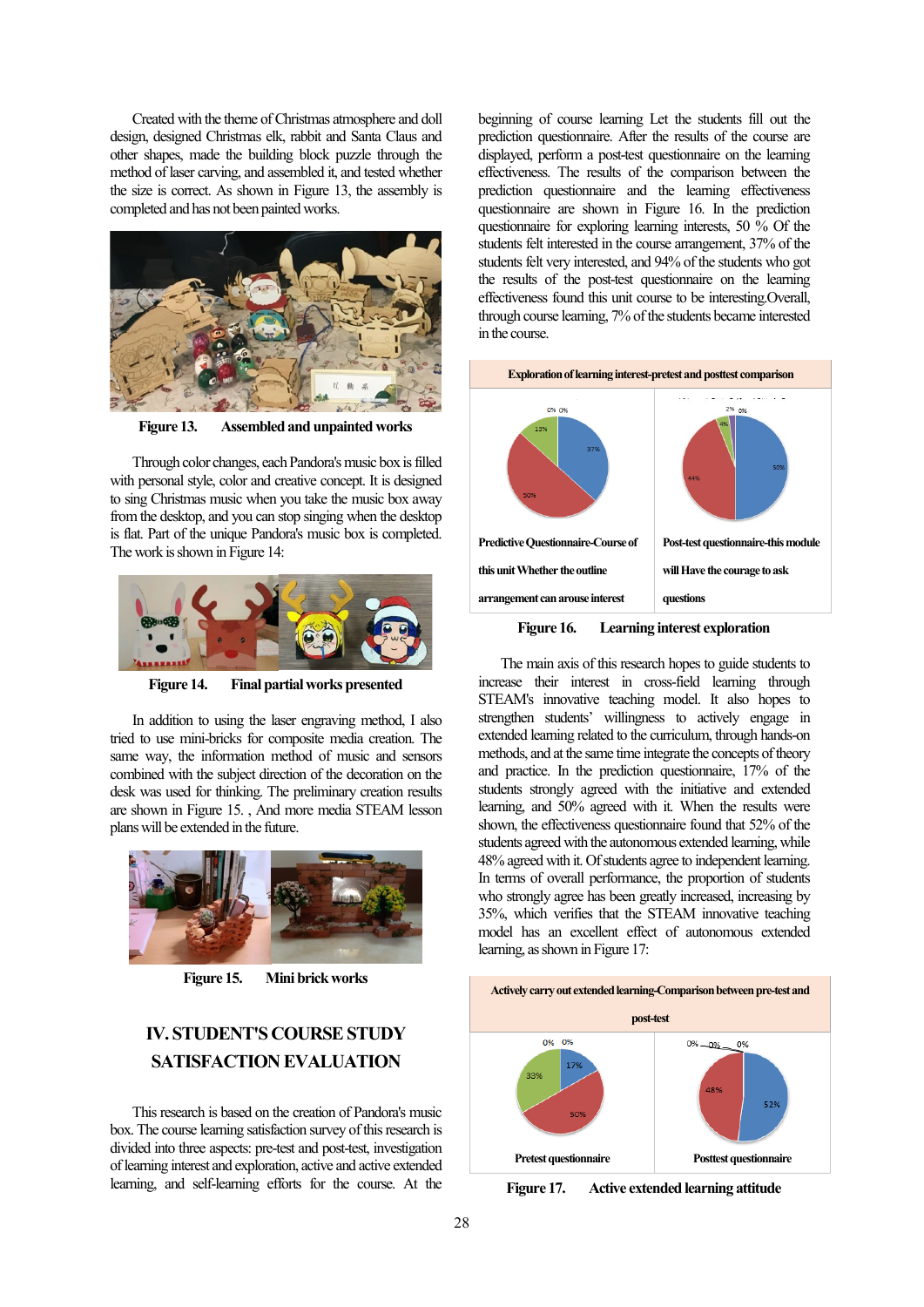This unit combines the cross-domain integrated learning model of STEAM innovative teaching to encourage students to change their passive habits in learning. Only 17% of the students agreed to put in a lot of effort in this course at the beginning of the unit. After the course results are displayed, there are 64% of the students think that they have put in a lot of effort in this course. As shown in Figure 18, it has proved that they have improved their passive and easy learning attitude in the past, and they are willing to make more efforts for classroom learning and cross-field work.



**Figure 18. Self-study effort**

#### **V. CONCLUSIONS**

In the innovative teaching of STEAM, students are given more opportunities to observe daily life and social context, to find problems around their lives, to create ideas through problem-solving methods, and to learn independently, find information, understand the ins and outs of affairs, and past history. Background, find the problem and solve the problem, and introduce the cultural background, aesthetic design and information technology and other cross-domain expertise to combine in the same unit exercise, through repeated revisions, exercises, data retrieval, testing, from which a sense of accomplishment and cross-domain learning and Motivation of application, this STEAM innovation mode helps to achieve the goal of cross-domain teaching, enhance students' learning motivation and accumulate experience in teamwork and expression skills.

During the learning process, students often feel flustered due to the subject's brainstorming process, production methods, integrated sensors, or not knowing how to correct them. They can make corrections through constant teacher-student discussions and observe peers' works to increase their self-energy. Strengthen learning confidence and find specific learning and application directions. There are frustrations in the process, but when I see the results, I feel a sense of accomplishment.

In response to the different theme units of each design, you need to learn and understand the professional knowledge of each aspect, and at the same time in-depth exploration of the field. In the creative process, you can also try composite media and materials for design, and find answers to questions in the process of hand-made models. , To implement the concept of learning by doing and learning by doing. Students who learn through the innovative STEAM teaching model have the ability to integrate and cross-domain, and are also keen on observing things, and can actively explore and answer and get used to the teamwork atmosphere, which helps Talent characteristics and creative practical ability requirements in future employment.

In the future, the unit results of this course will be gradually introduced into other related experience courses, and more diverse materials and sensing devices will be added, which will help students have the motivation to explore problems independently in their learning, and at the same time, they will simulate the way the project is carried out. Subject exploration, problem-solving, finding answers, learning cross-domain knowledge, applying it to works, and finally appraising works. It will help enhance students' interest in learning and cross-domain learning capabilities in overall learning, and make learning more practical and practical. Industry docking.

#### **REFERENCES**

- [1] P.C. Lu, (2019). "STEAM cross-domain aesthetic education topic teaching design exploration". Art Education Research, 37, 49-82.
- [2] http://topic.parenting.com.tw/issue/2017/steamtoys100/ knowsteam.html
- <https://www.parenting.com.tw/article/5073992-/>
- [4] [https://technews.tw/2019/03/31/steam-holistic-educatio](https://technews.tw/2019/03/31/steam-holistic-education/) [n/](https://technews.tw/2019/03/31/steam-holistic-education/)
- [5] Richard L. Biffle III (2016). Introduction to Implementation. Science, Technology,Engineering, Arts, and Mathematics.
- [6] Danah Henriksen (2017). Creating STEAM with Design Thinking: Beyond STEM and Arts Integration. The STEAM Journal: Vol. 3.
- [7] C.P. Chu, C.L. Huang, Y.C. Chen, J.L. Lin, " STEAM innovative teaching cross-domain information creation", 2019 Symposium on Digital Life Technologies, Kaohsiung Taiwan, May. 2019.
- [8] C.P. Chu, C.L. Huang, " Applying STEAM innovative teaching in cross-domain integration practical design", 2020 Symposium on Digital Life Technologies, Pingtung Taiwan, May. 2020.
- [9] P. Hu, J.F. Jiang, Z.C. Chen,(2016). "The practical problems and path selection of STEAM education development in primary and secondary schools in our country". Modern Educational Technology, 8, 22-27.
- [10] J.J. Lin, "The influence of the design elements of STEAM educational toys on the creativity of children in Taiwan". Based on the teaching practice of children's robot educational toys , (2018) .
- [11] Yu-Hung Chien.Po-Ying Chu & Er-Jiun Chien (2017). STEAM-oriented Maker Curriculum
- [12] B.W. Ye, (2017). "STEAM theory is integrated into the design of high school science and technology practice activities-taking the design of mobile phone horn speakers as an example" Technology and Human Education Quarterly , 201712 (4:2 Issue) .
- [13] Land, M. H. (2013). Full STEAM Ahead: The Benefits of Integrating the Arts Into STEM. Procedia Computer Science, 20, 547-552.
- [14] Connor, A.M., Karmokar, S., & Whittington, C. (2015). From STEM to STEAM: Strategies for Enhancing Engineering & Technology Education. International Journal of Engineering Pedagogies, 5(2), 37-47.
- [15] Mote, C., Strelecki, K., & Johnson, K. (2014). Cultivating High-Level Organizational Engagement to